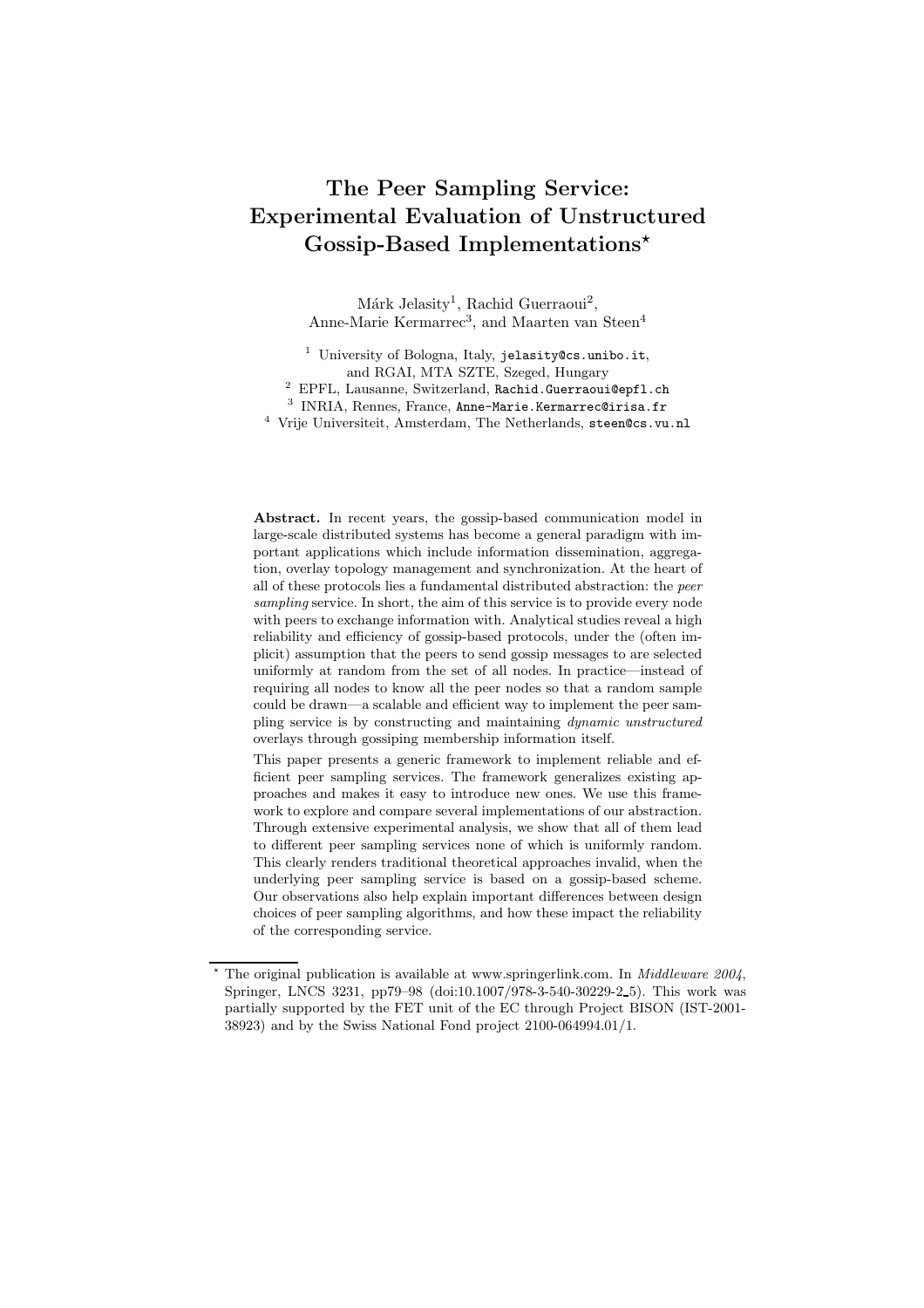## 1 Introduction

Motivation Gossip-based communication protocols have been applied successfully in large scale systems. Apart from the well-known traditional application for information dissemination  $[6, 9]$ , gossiping has been applied for aggregation [16, 14, 13], load balancing [15], network management [29], and synchronization [20]. The common property of these protocols is that, periodically, every node of the distributed system exchanges information with some of its peers. The underlying service that provides each node with a list of peers is a fundamental distributed component of gossip-based protocols. This service, which we call here the peer sampling service is usually assumed to be implemented in such a way that any given node can exchange information with peers that are selected following a uniform random sample of all nodes in the system. This assumption has led to rigorously establish many desirable features of gossip-based broadcast protocols like scalability, reliability, and efficiency (see, e.g., [24] in the case of information dissemination, or [16, 14] for aggregation).

To achieve this uniform random selection, many implementors opt for the solution where every node knows all other nodes of the system  $[4, 11, 17]$ . Practically speaking, every node maintains a membership table, also called its view, the size of which grows with the size of the system. The cost of maintaining such tables has a non-negligible overhead in a dynamic system where processes join and leave at run time. In short, whereas the application and its underlying gossip-based protocol are supposed to be scalable, it is wrong to assume that this is also the case for the underlying peer sampling service.

Recently, much research has been devoted to designing scalable implementations of this service. The basic idea is to use a gossip-based dissemination of membership information naturally integrated into the service [8]. The continuous gossiping of this information enables the building of unstructured overlay networks that capture the dynamic nature of distributed peer-to-peer systems and help provide very good connectivity in the presence of failures or peer disconnections.

Interestingly, there are many variants of the basic gossip-based membership dissemination idea, and these variants mainly differ in the way new views are built after merging and truncating views of communicating peers (see, e.g., [12]). So far, however, there has never been any evaluation of and comparison between these variants, and this makes it hard for a programmer to choose the implementation of the peer sampling service that best suits the application needs. More importantly, it is not clear whether any of these variants actually lead to uniform sampling, which, as we pointed out, lies at the heart of all analytical studies of gossip-based protocols. In search for an answer to these questions, this paper introduces a generic protocol scheme in which known and novel gossip-based implementations of the peer sampling service can be instantiated, and presents an extensive empirical comparison of these protocols.

Contribution First, we identify a new abstract service, the peer sampling service, which is a fundamental building block underlying gossip-based protocols. This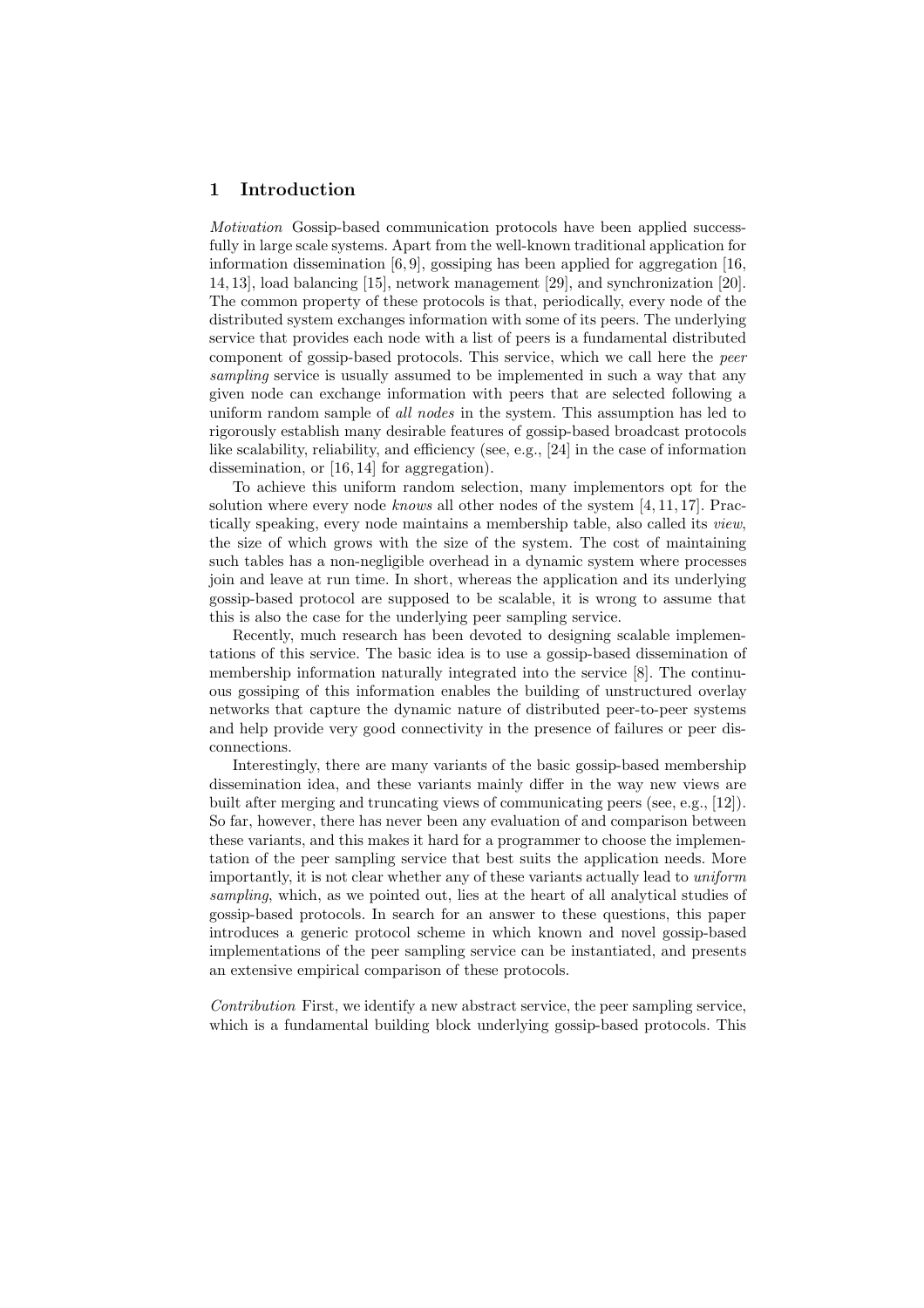peer sampling service is thus indispensable for gossip-based implementations of a wide range of higher level functions, which include information dissemination, aggregation, network management and synchronization.

Second, as a result of identifying this service and performing its logical separation in a class of existing applications, we present a generic protocol scheme, which generalizes the gossip-based peer sampling service protocols we are aware of. Our scheme makes it possible to implement new protocols as well.

Third, we describe an experimental methodology to evaluate the protocols in question. A key aspect of the methodology is that we focus on the *overlay net*work that is induced by the peers that the service returns to nodes. In particular, we examine if these overlays exhibit *stable properties*, that is, whether the corresponding protocol instances lead to the *convergence* of important properties of the overlay. We also measure the extent to which these communication topologies deviate from the desirable uniform random model mentioned earlier. We do so by looking at several static and dynamic properties: degree distribution, average path length and clustering coefficient. We also consider the reliability of the service by examining its self-healing capacity and robustness to failure.

The behavior of the protocol instances we evaluate shows a rather wide variation. A common characteristic, however, is that no instance leads to a uniform sampling, rendering traditional theoretical approaches invalid when these protocols are applied as a sampling service. This result is surprising, as uniform randomness has long been generally assumed based only on (wrong) intuition. As a result of our work, all previous theoretical results about these protocols assuming randomness will have to be revised to properly describe the observed behavior.

Roadmap In Section 2 we define the peer sampling service. Section 3 describes our generic protocol and the various dimensions according to which it can be instantiated. Section 4 presents our experimentation methodology. Sections 5, 6 and 7 discuss our results in different simulation scenarios. In Section 8 we interpret the result of the experiments. Related work is discussed in Section 9. Finally, Section 10 concludes the paper.

# 2 Peer Sampling Service

The peer sampling service is interpreted over a set of nodes that form the domain of the gossip-based protocols that make use of the service. The same sampling service can be utilized by multiple gossip protocols simultaneously, provided they have a common target group. The task of the service is to provide a participating node of a gossiping application with a subset of peers from the group to send gossip messages to.

The API of the peer sampling service is extremely simple consisting of only two methods: init and getPeer. While it would be technically straightforward to provide a framework for a multiple-application interface and architecture, for a better focus and simplicity of notations we assume that there is only one application. The specification of these methods is as follows.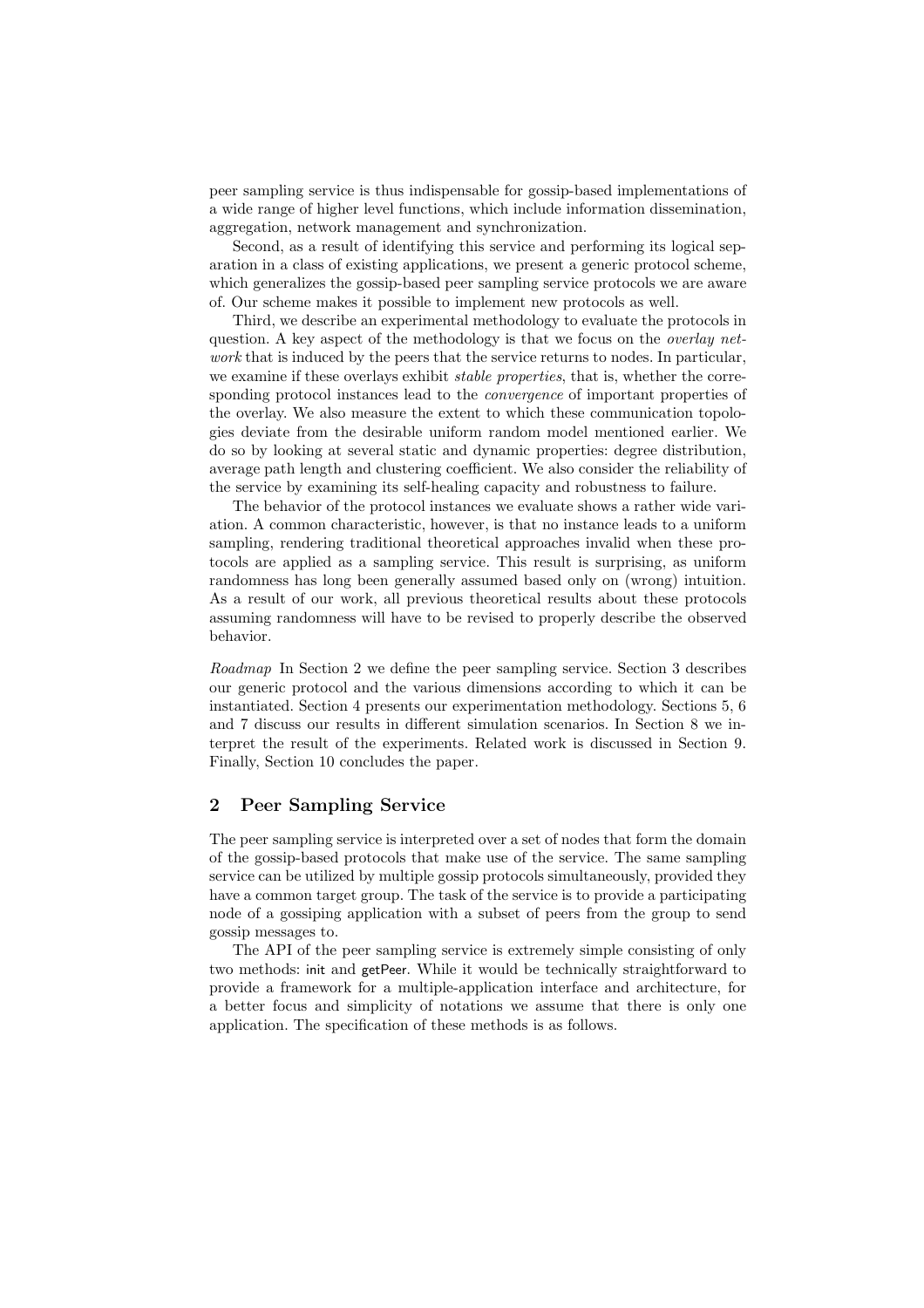- init() Initializes the service on a given node if this has not been done before. The actual initialization procedure is implementation dependent.
- getPeer() Returns a peer address if the group contains more than one node. The returned address is a sample drawn from the group. The specification of this sample (randomness, correlation in time and with other peers) is implementation dependent (one research goal of the present paper is exactly to give information about the behavior of this method in the case of a class of gossip-based implementations).

Many times an application needs more than one peer. To maintain focus we define getPeer to return only one peer. Applications requiring more peers can call this method repeatedly. We note however that allowing getPeer to return more peers at the same time might allow for optimizations of the implementation of the service.

Note that we do not define a stop method. The reason is to ease the burden on applications by propagating the responsibility of automatically removing nonactive nodes to the service layer.

The design of the service should take into account requirements with respect to the quality of peer sampling, as well as the costs involved for providing a certain quality.

Based on the growing body of theoretical work cited above, the service should ideally always return a peer as the result of independent uniform random sampling. However, we note that although this quality criterion is useful to allow rigorous analysis, it is by no means the case that all gossiping applications actually require uniform randomness. For example, some applications require only good mixing of random walks, which can also be established without demanding that peers are sampled uniformly. On the other hand, applications such as those that do aggregation do at least require that samples are not drawn from a fixed, static subset of all possible nodes.

These two examples illustrate that the costs of sampling may be reduced if near-uniformity is good enough for the application that makes use of the sampling service. In short, for an implementation of the service there is a trade-off between the required quality of sampling and the performance cost for attaining that quality. Uniform randomness can be conveniently treated as a baseline to compare protocols to, and in particular the quality of the sampling service.

# 3 Evaluation Framework

To study the impact on various parameters of gossip-based approaches to peer sampling, we define an evaluation framework. A wide range of protocols fits into this framework and in particular the peer sampling components of the protocols Lpbcast [8] and Newscast [12] are specific instances of protocols within this framework.

System model We consider a set of nodes connected in a network. A node has an address that is needed for sending a message to that node. Each node maintains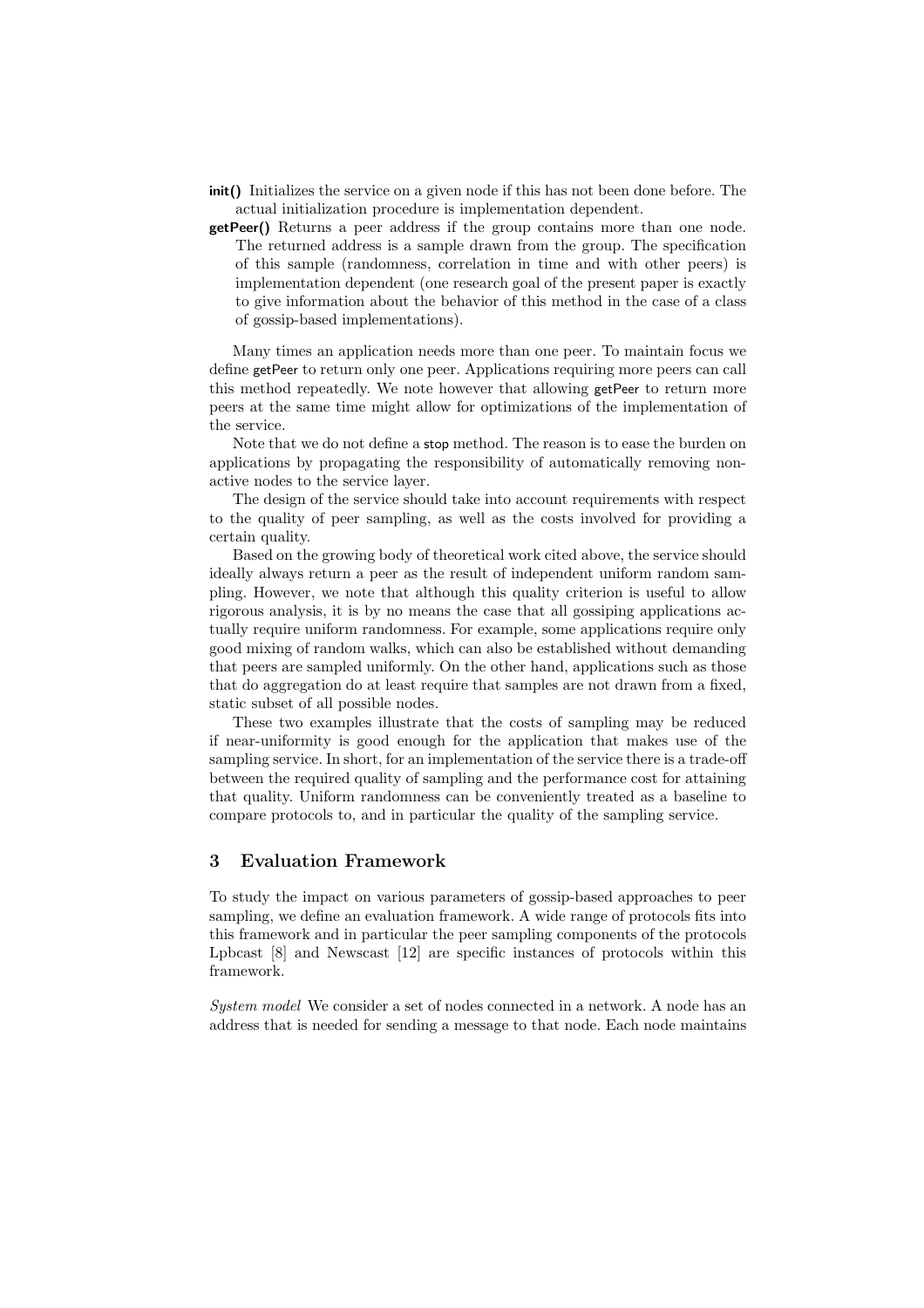| do forever                                                          | <b>do</b> forever                                    |
|---------------------------------------------------------------------|------------------------------------------------------|
| wait $(T \text{ time units})$                                       | $(p, \text{view}_p) \leftarrow \text{waitMessage}()$ |
| $p \leftarrow \text{selectPeer}()$                                  | $view_p \leftarrow increaseHopCount(view_p)$         |
| if push then                                                        | if pull then                                         |
| $// 0$ is the initial hop count                                     | $// 0$ is the initial hop count                      |
| $myDescription \leftarrow (myAddress, 0)$                           | $myDescription \leftarrow (myAddress, 0)$            |
| $buffer \leftarrow merge(view, \{myDescriptor\})$                   | $buffer \leftarrow merge(view, \{myDescriptor\})$    |
| send buffer to $p$                                                  | send buffer to $p$                                   |
| else                                                                | $\text{buffer} \leftarrow \text{merge}(view_p,view)$ |
| $//$ empty view to trigger response                                 | $view \leftarrow selectView(buffer)$                 |
| send $\{\}\$ to $p$                                                 |                                                      |
| if pull then                                                        |                                                      |
| receive view <sub>p</sub> from $p$                                  |                                                      |
| view <sub>p</sub> $\leftarrow$ increaseHopCount(view <sub>p</sub> ) |                                                      |
| buffer $\leftarrow$ merge(view <sub>p</sub> , view)                 |                                                      |
| $view \leftarrow selectView(buffer)$                                |                                                      |
| (a) active thread                                                   | (b) passive thread                                   |

Fig. 1. The skeleton of a gossip-based implementation of a peer sampling service.

addresses by means of a partial view, which is a set of c node descriptors. The value of  $c$  is the same for all nodes. Besides an address, a node descriptor also contains a hop count, as we explain below.

We assume that each node executes the same protocol, of which the skeleton is shown in Figure 1. The protocol consists of two threads: an active thread initiating communication with other nodes, and a passive thread waiting for incoming messages. The skeleton code is parameterized with two Booleans (push and pull), and two function placeholders (selectPeer() and selectView()).

A view is organized as a list with at most one descriptor per node and ordered according to increasing hop count. We can thus meaningfully refer to the first or last k elements of a particular view (note however that all hop counts do not necessarily differ so the first and last  $k$  elements are not always uniquely defined by the ordering). A call to increaseHopCount(view) increments the hop count of every element in *view*. A call to merge(*view*<sub>1</sub>,*view*<sub>2</sub>) returns the union of *view*<sub>1</sub> and  $view_2$ , ordered again by hop count. When there is a descriptor for the same node in each view, only the one with the lowest hop count is inserted into the merged view; the other is discarded.

This design space enables us to evaluate in a simple and rigorous way the impact of the various parameters involved in gossip-based protocols along three dimensions:  $(i)$  Peer selection;  $(ii)$  View propagation;  $(iii)$  View selection. Many variations exist along each of these dimensions; we limit our study to the three most relevant strategies per dimension. We shall now define these dimensions.

Peer selection Periodically, each node selects a peer to exchange membership information with. This selection is implemented by the function selectPeer() that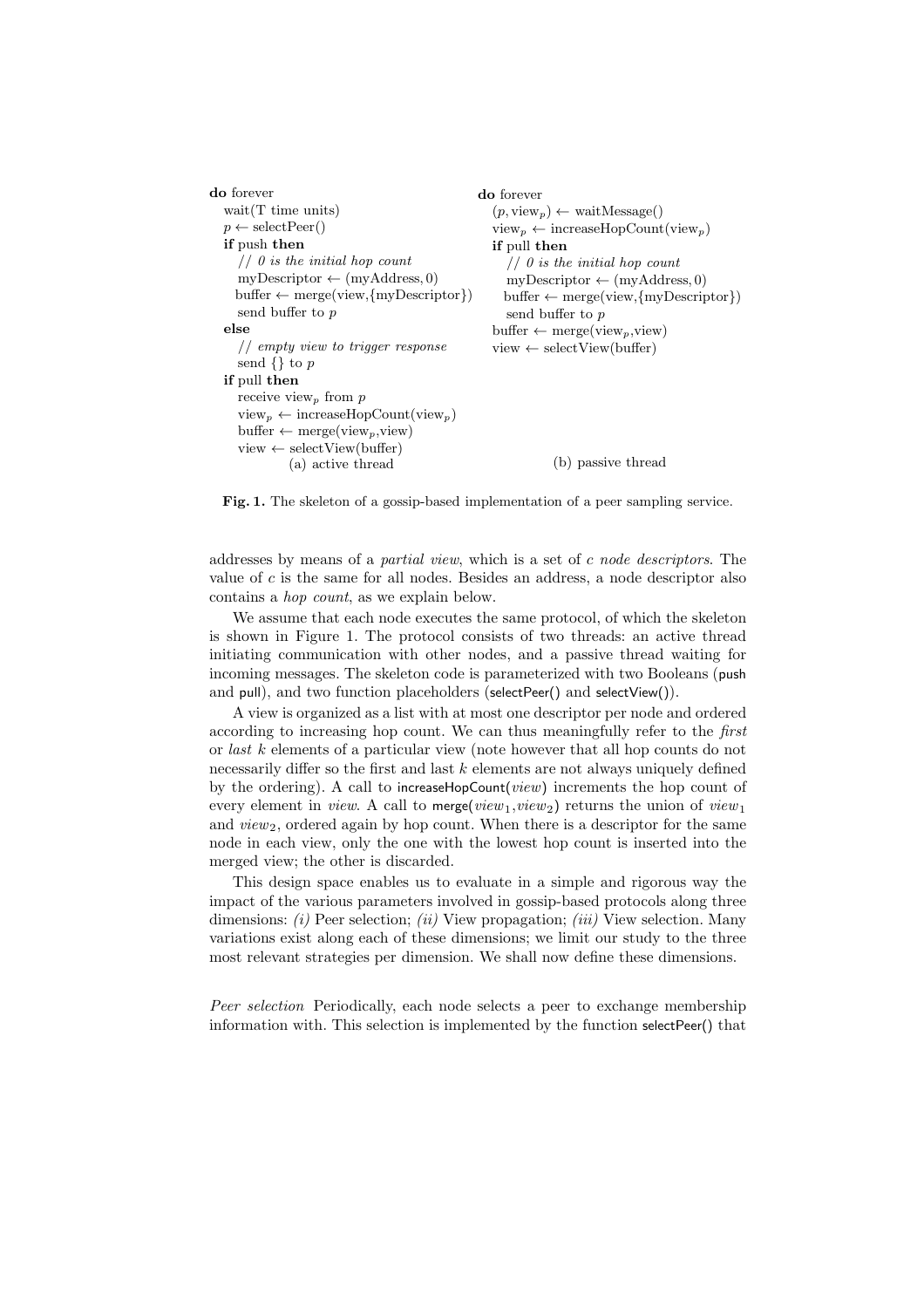returns the address of a live node as found in the caller's current view. In this study, we consider the following *peer selection* policies:

| rand | Uniform randomly select an available node from the view                 |
|------|-------------------------------------------------------------------------|
| head | Select the first node from the view (the one with the <i>lowest</i> hop |
|      | count)                                                                  |
| tail | Select the last node from the view (the one with the <i>highest</i> hop |
|      | count)                                                                  |

View propagation Once a peer has been chosen, the peers may exchange information in various ways. We consider the following three view propagation policies:

| push | The node sends its view to the selected peer                               |
|------|----------------------------------------------------------------------------|
| pull | The node requests the view from the selected peer                          |
|      | <b>pushpull</b> The node and selected peer exchange their respective views |

View selection Once membership information has been exchanged between peers and merged as explained above, peers may need to truncate their views in order to adhere to the c items limit imposed as a protocol parameter. The function selectView(view) selects a subset of at most  $c$  elements from view. Again, we consider only three out of the many possible view selection policies:

| rand | Uniform randomly select $c$ elements without replacement from |
|------|---------------------------------------------------------------|
|      | view                                                          |
| head | Select the first c elements from view                         |
| tail | Select the last c elements from view                          |

These three types of policies give rise to a total of 27 combinations, each of which we express by means of a 3-tuple  $(ps, vs, vp)$  with ps indicating one of the three possible peer selection policies,  $vs$  the view selection policies, and  $vp$  the chosen view propagation policy. As an example, Lpbcast corresponds to the 3 tuple (rand,rand,push), whereas Newscast is described by (rand,head,pushpull). In the following, a  $DON'T$  CARE value (i.e., a wild card) is denoted by the symbol  $((*)$ 

Implementation of the peer sampling API The implementation of method init() is done by initializing the view of the node by an arbitrary peer node. This obviously involves a bootstrapping problem, which can be solved by out-of-band methods, for example through well-known nodes or a central service publishing contact nodes, or with any other convenient method. We will experimentally evaluate different bootstrapping methods in Section 5. As the simplest possible implementation, method getPeer() can return a random sample of the current view. Obviously, more sophisticated implementations are also possible that e.g. maximize the diversity of the set of peers returned by consecutive calls to getPeer. From our point of view in this paper the only important feature is that getPeer utilizes the local partial view to return a peer.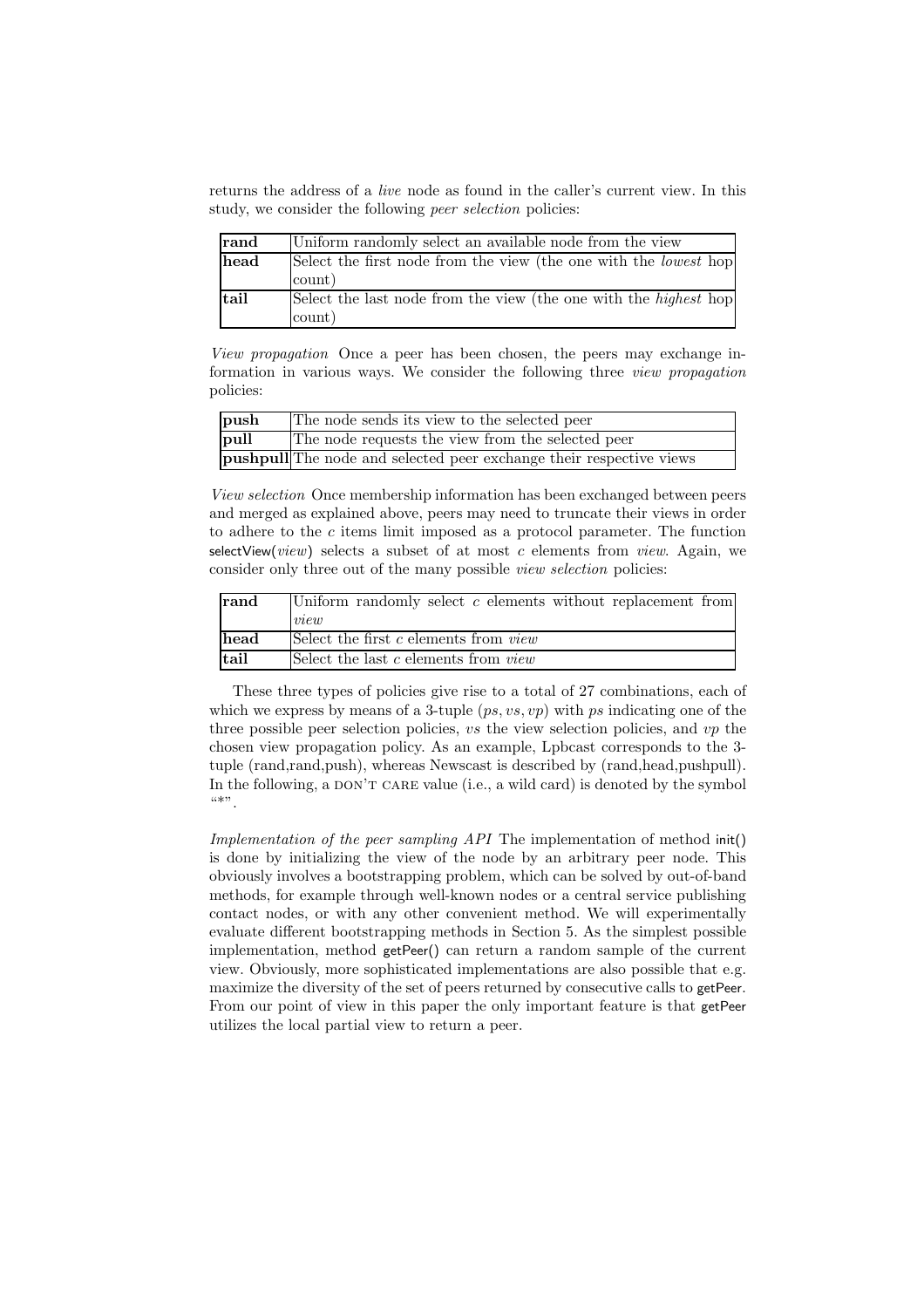# 4 Experimental methodology

As already mentioned in Section 2 the baseline of our evaluation will be the ideal independent uniform random implementation of the sampling service. It is far from trivial to compare a given sampling service to this ideal case in a meaningful way. Statistical tests for randomness and independence tend to hide the most important structural properties of the system as a whole. Instead of a statistical approach, in our methodology, we switch to a graph theoretical framework, which provides richer possibilities of interpretation from the point of view of reliability, robustness and application requirements, as Section 4.2 also illustrates.

To translate the problem into a graph theoretical language, we consider the communication topology or overlay topology defined by the set of nodes and their views (recall that getPeer() returns samples from the view). In this framework the directed edges of the communication graph are defined as follows. If node a stores the descriptor of node b in its view then there is a directed edge  $(a, b)$ from a to b.

In the language of graphs, the question is how similar this overlay topology is to a random graph in which the descriptors in each view represent a uniform independent random sample of the whole node set?

#### 4.1 Targeted questions

There are two general questions we seek to answer. The first and most fundamental question is whether, for a particular protocol implementation, the communication graph has some stable properties, which it maintains during the execution of the protocol. In other words, we are interested in the convergence behavior of the protocols. We can expect several sorts of dynamics which include chaotic behavior, oscillations or convergence. In case of convergence the resulting state may or may not depend on the initial configuration of the system. In the case of overlay networks we prefer to have convergence toward a state that is independent of the initial configuration. Sometimes this property is called self-organization. In our case it is essential that in a wide range of scenarios the system should automatically produce consistent and predictable behavior.

A related question is that if there is convergence then what kind of communication graph does the protocol converge to? In particular, as mentioned earlier, we are interested in what sense do these graphs deviate from certain random graph models.

#### 4.2 Selected graph properties

In order to find answers to the above problems we need to select a set of observable properties that characterize the communication graph. In the following, we will focus on the *undirected* version of the communication graph which we get by simply dropping the orientation of the edges. The reason for this choice is that even if the "knows-about" relation that defines the directed communication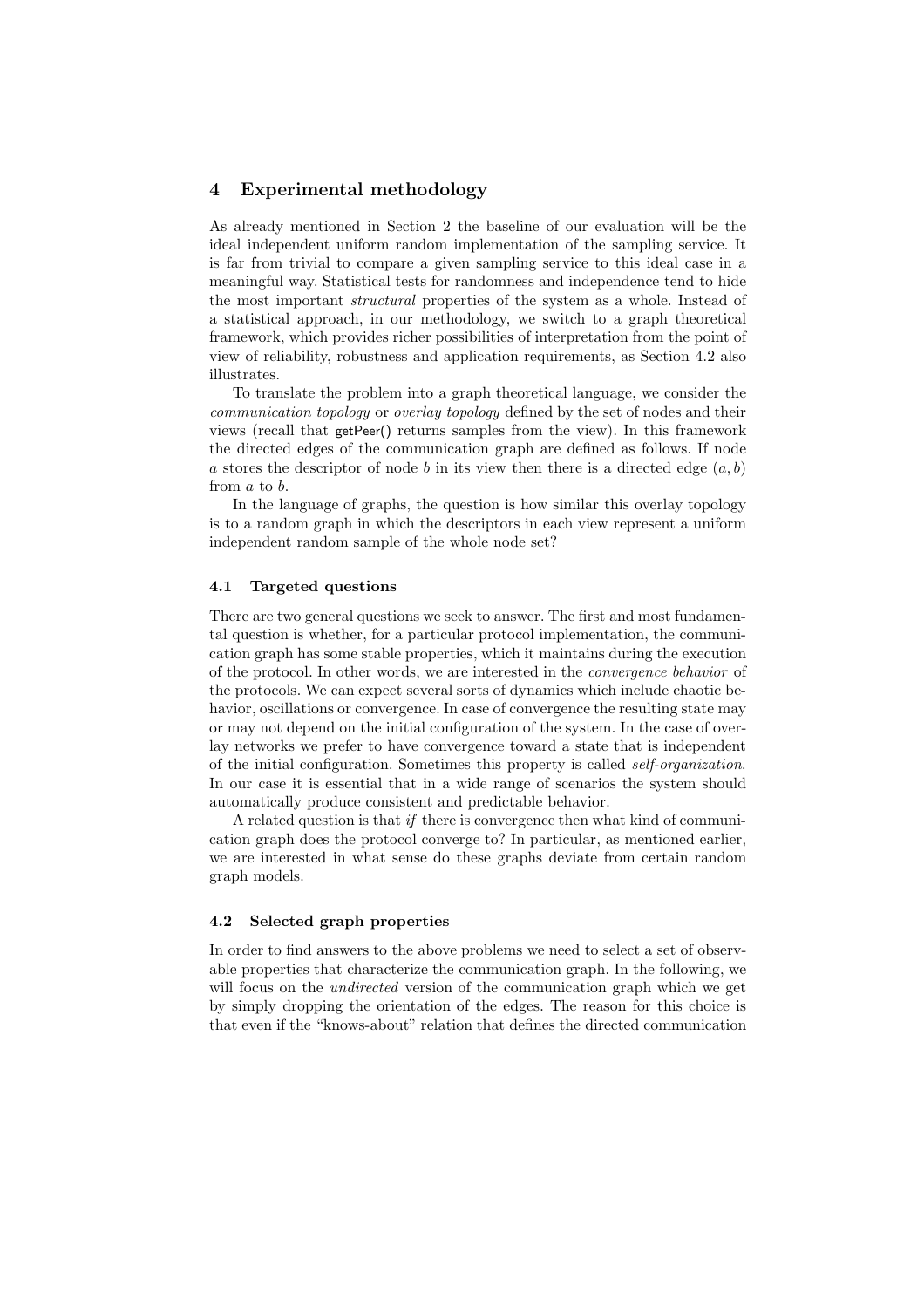graph is one-way, the actual information flow from the point of view of the applications of the overlay is potentially two-way, since after initiating a connection the passive party will learn about the active party as well. Now let us turn to the properties we will examine.

Degree distribution The degree of a node is defined as the number of its neighbors in the undirected communication graph. We will consider several aspects of the degree distribution including average degree, the dynamics of the degree of a node, and the exact degree distribution. The motivation for looking at degree distribution is threefold and includes its direct relationship with reliability to different patterns of node failures [2], its crucial effect on the exact way epidemics are spread (and therefore on the way epidemic-based broadcasting is performed) [23] and finally its key role in determining if there are communication hot spots in the overlay.

Average path length The shortest path length between node  $a$  and  $b$  is the minimal number of edges that are necessary to traverse in the graph in order to reach b from a. The average path length is the average of shortest path lengths over all pairs of nodes in the graph. The motivation of looking at this property is that, in any information dissemination scenario, the shortest path length defines a lower bound on the time and costs of reaching a peer. For scalability, small average path length is essential.

*Clustering coefficient* The clustering coefficient of a node  $a$  is defined as the number of edges between the neighbors of  $\alpha$  divided by the number of all possible edges between those neighbors. Intuitively, this coefficient indicates the extent to which the neighbors of  $a$  are also neighbors of each other. The clustering coefficient of the graph is the average of the clustering coefficients of the nodes, and always lies between 0 and 1. For a complete graph, it is 1, for a tree it is 0. The motivation for analyzing this property is that a high clustering coefficient has potentially damaging effect on both information dissemination (by increasing the number of redundant messages) and also on the self-healing capacity by weakening the connection of a cluster to the rest of the graph thereby increasing the probability of partitioning. Furthermore, it provides an interesting possibility to draw parallels with research on complex networks where clustering is an important research topic (e.g., in social networks) [30].

#### 4.3 Parameter settings

The main goal of this paper is to explore the different design choices in the protocol space described in Section 3. That is, the parameters which we want to explore are peer selection, view selection, and symmetry model. Accordingly, we chose to fix the network size to  $N = 10^4$  and the maximal view size to  $c = 30$ .

During our preliminary experiments some parameter settings turned out not to result in meaningful overlay management protocols. In particular, (head,∗,∗) results in severe clustering, (∗,tail,∗) cannot handle dynamism (joining nodes)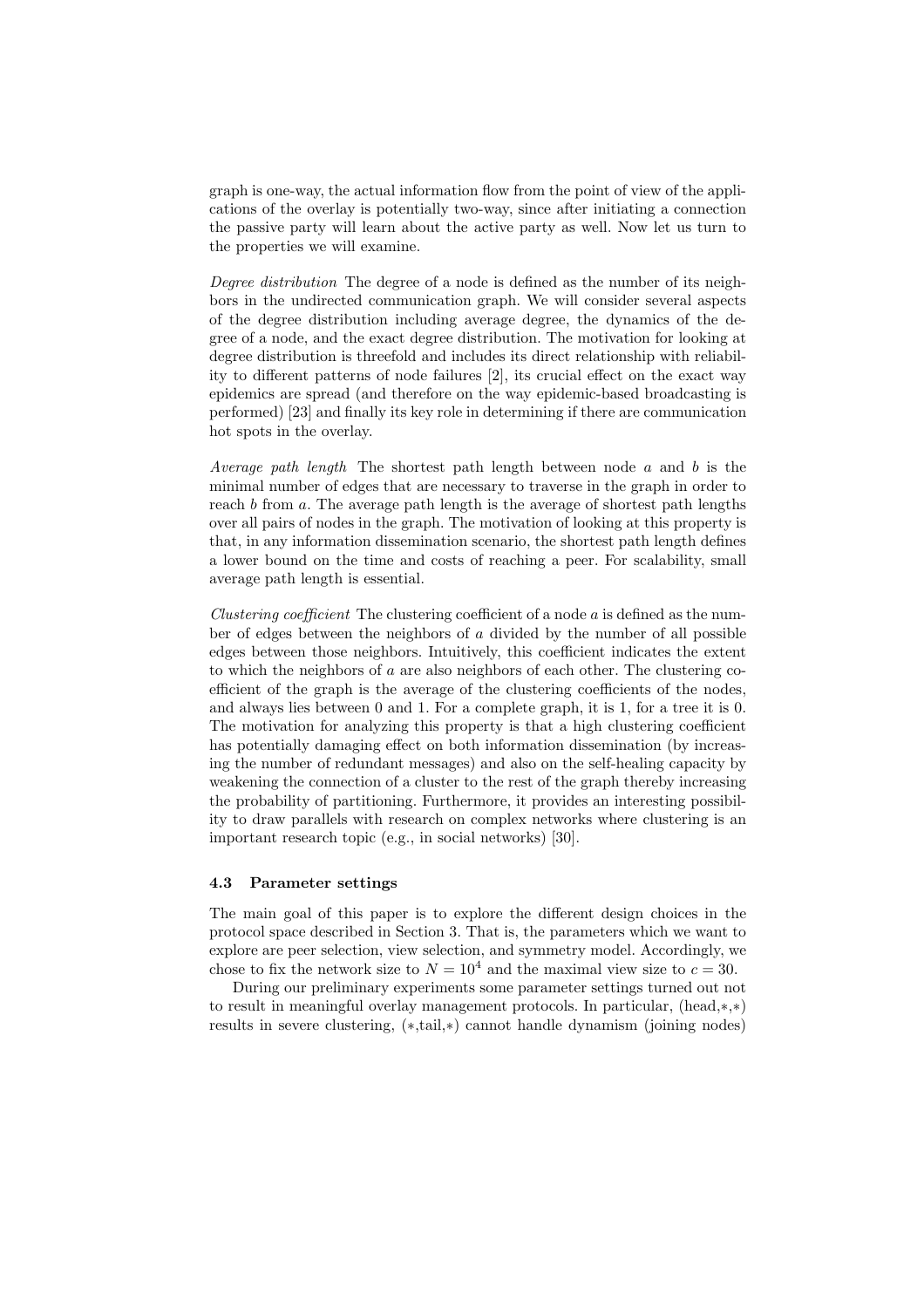| protocol           |         | partitioned average number average largest |         |  |
|--------------------|---------|--------------------------------------------|---------|--|
|                    | runs    | of clusters                                | cluster |  |
| (rand, head, push) | $100\%$ | 58.36                                      | 4112.09 |  |
| (rand, rand, push) | 33%     | 2.27                                       | 9572.18 |  |
| (tail, head, push) | 100%    | 38.19                                      | 7150.52 |  |
| (tail, rand, push) | $1\%$   | 2.00                                       | 9941.00 |  |

Table 1. Protocols where partitioning was observed in the growing overlay scenario. Data corresponds to cycle 300.

at all and (∗,∗,pull) converges to a star topology, which is highly undesirable. These variants are therefore excluded from further discussion.

## 5 Convergence

We now present experimental results that illustrate the convergence properties of the protocols in three different bootstrapping scenarios. The first is the case of a growing overlay discussed in Section 5.1. The second is the initialization of the overlay with a structured large diameter topology (Section 5.2) and finally the initialization with a random topology (Section 5.3).

As we focus on the dynamical properties of the protocols, we did not wish to average out interesting patterns so in all cases the result of a single run is shown in the plots. Nevertheless, we ran all the scenarios 100 times to gain data on the stability of the protocols with respect to the connectivity of the overlay. Connectivity is a crucial feature, a minimal requirement for all applications. The results of these runs show that in all scenarios, every protocol under examination creates a connected overlay network in 100% of the runs. The only exceptions (shown in Table 1) were detected during the growing overlay scenario.

#### 5.1 Growing overlay

In this scenario the overlay network initially contains only one node. At the beginning of each cycle, 100 new nodes are added to the network until the maximal size is reached in cycle 100. The view of these nodes is initialized with only a single node descriptor, which belongs to the oldest, initial node.

This scenario is the most pessimistic one for bootstrapping the overlays. It would be straightforward to improve it by using more contact nodes, which can come from a fixed list or which can be obtained using inexpensive local random walks on the existing overlay. However, in our discussion we intentionally avoid such optimizations to allow a better focus on the core protocols and their differences.

Figure 2 shows the dynamics of the properties of the communication topology. Protocols (rand,head,push) and (tail,head,push) are not plotted due to their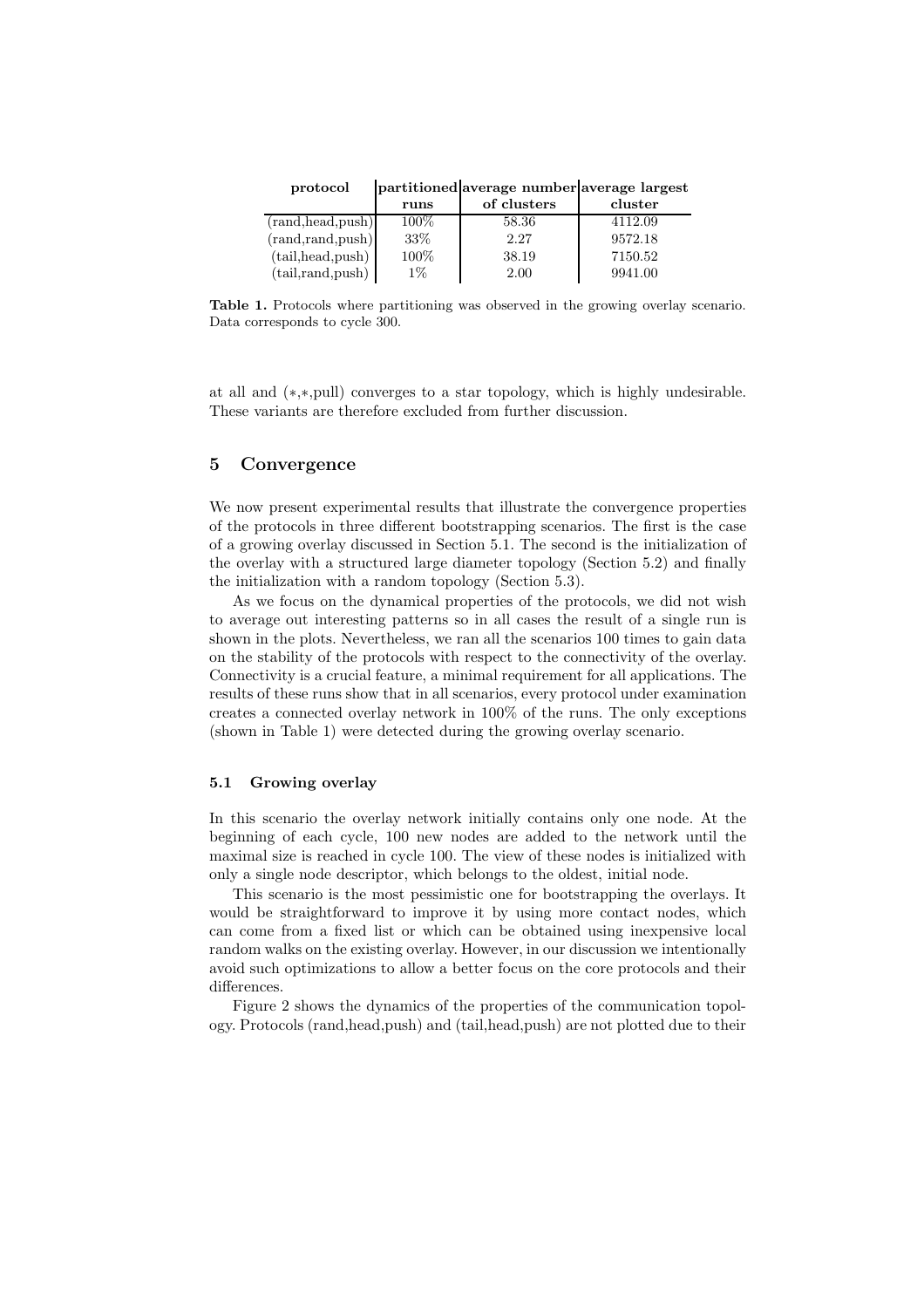

Fig. 2. Dynamics of graph properties in the growing scenario. Horizontal line indicates the property in a uniform random topology, vertical line indicates end of growth

instability in this scenario with respect to connectivity of the overlay (see Table 1). A non partitioned run of both (rand,rand,push) and (tail,rand,push) is included however.

The partitioning of the push version of the protocols is due to the fact that it is only the first, central node that can distribute new links to all new members. For the same reason convergence is extremely slow when push is applied, while the pushpull versions do show fast convergence. Protocols (∗,rand,pushpull) are seemingly closer to the random topology, however, we will see that this is misleading and is a result of a highly non-balanced degree distribution (see Section 6).

# 5.2 Ring lattice initial topology

In this scenario, the initial topology of the overlay was a ring lattice, a structured topology. The motivation behind this experiment is to examine if the overlay properties converge to the same random structure with a low average path length even if the initial topology is highly structured and has a large average path length.

We build the ring lattice as follows. The nodes are first connected into a ring in which each node has a descriptor in its view that belongs to its two neighbors in the ring. Subsequently, for each node, we add additional descriptors of the nearest nodes in the ring until the view is filled.

Figure 3 shows the output of this scenario as well. As in the case of the growing scenario, 300 cycles were run but here only 100 are shown to focus on the more interesting initial dynamics of the protocols. We can observe that all versions result in quick convergence which is particularly well illustrated by path length in Figure 3(a) (note the logarithmic scale), but also by the other observed properties.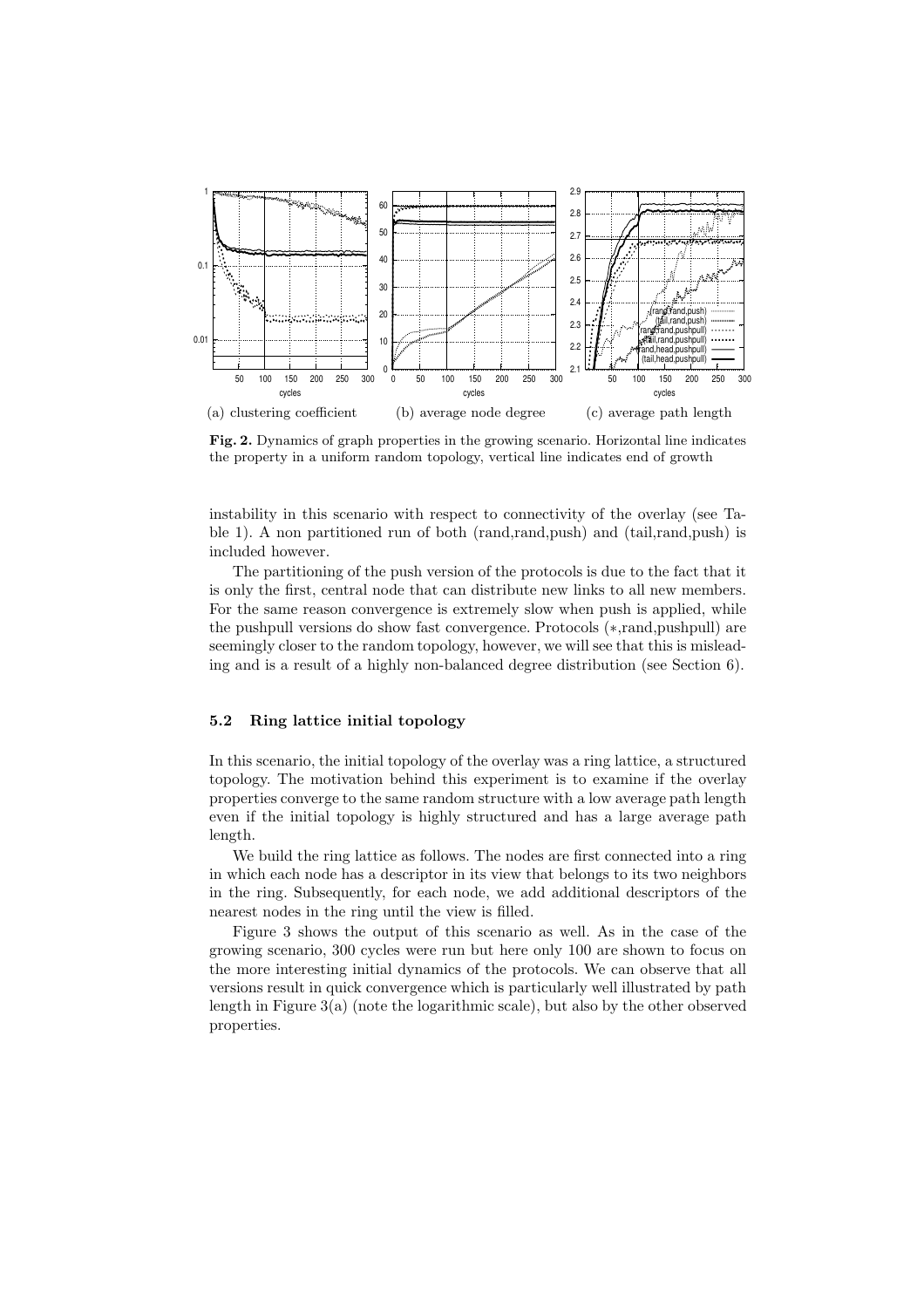

Fig. 3. Dynamics of graph properties. Horizontal line shows uniform random topology.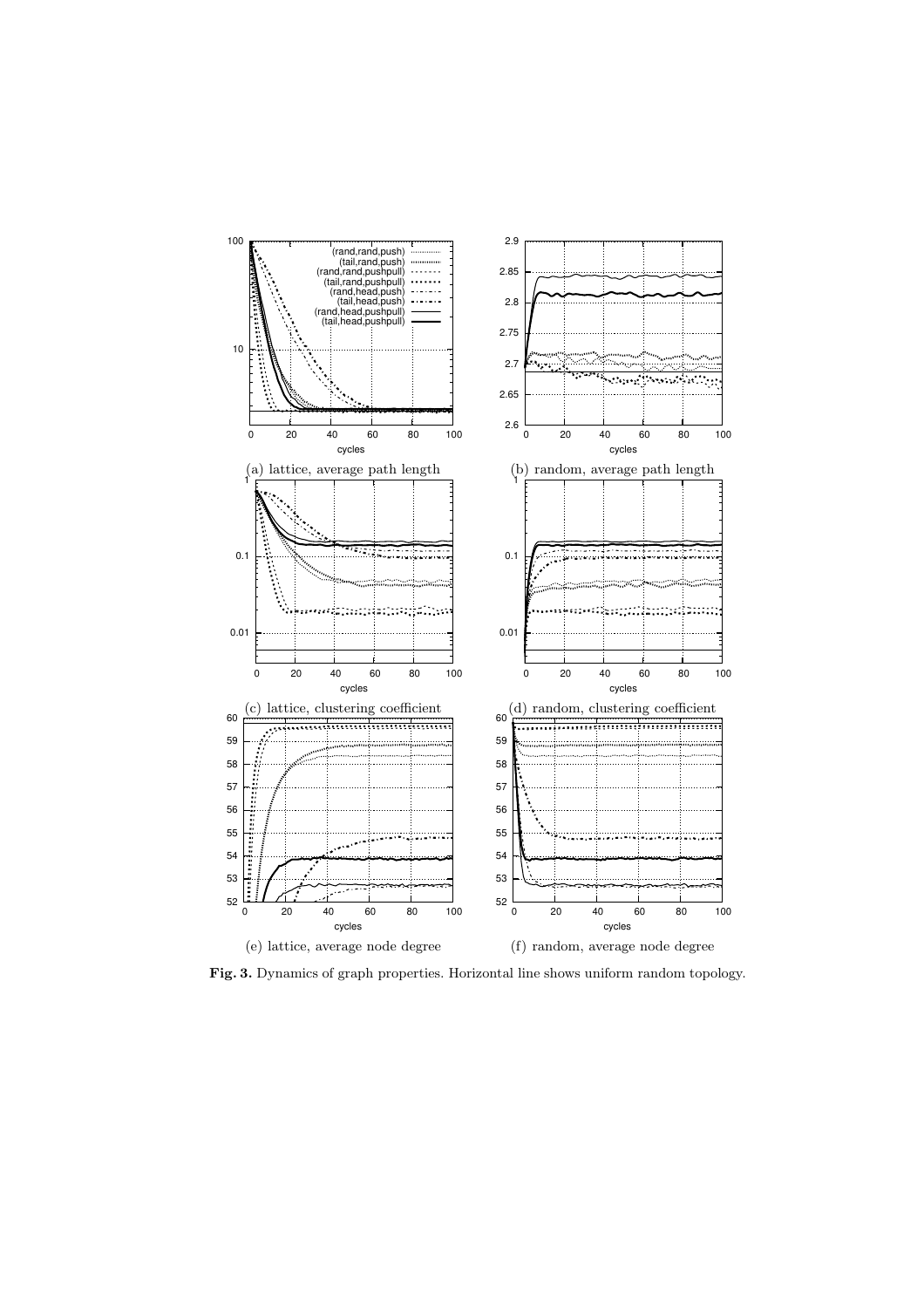#### 5.3 Random initial topology

In this scenario the initial topology was defined by a random graph, in which the views of the nodes were initialized by a uniform random sample of the peer nodes. Figure 3 includes the output of this scenario as well. As in the other scenarios, 300 cycles were run but only 100 are shown.

The most interesting feature we can notice is that independently of starting conditions, all properties converge to the same value. This cannot be seen in the case of path length, but it is also true. We can also see that the values are rather close to that of the random topology, maybe with the exception of the clustering coefficient. However, to put these results in the appropriate context, we need to consider the degree distribution as well. For instance, the star topology—which has a maximally unbalanced degree distribution—also has a low diameter and low clustering coefficient, while it is obviously far from random.

### 6 Degree distribution

When describing degree distribution in a dynamic system one has to focus on two aspects: the dynamics of the degree of individual nodes and the dynamics of the degree distribution over the whole overlay. In principle, knowing one of these aspects will not determine the other, and both are important properties of an overlay.

The results presented in this section were obtained from the experiments performed according to the random initialization scenario described above. The evolution of the degree distribution over the whole overlay is shown in Figure 4. We can observe how the distribution reaches its final shape starting from the random topology, as the distributions that correspond to exponentially increasing time intervals (cycle 0, 3, 30 and 300) are also shown.

This time the behavior of the protocols can clearly be divided into two groups according to view selection. Note that previous experiments did not reveal this difference. Random view selection results in an unbalanced distribution and slow convergence while head selection is more balanced and very fast. This is a very important difference and it will be reflected in most of the following experiments as well.

Let us continue with the question whether the distribution of the degree of a fixed node over time is the same as the distribution of the converged overlay at a fixed cycle. In the overlay the degree of 50 nodes were traced during  $K = 300$ cycles. Table 2 shows statistical data concerning degree distribution over time at the 50 fixed nodes and over the full overlay in the last cycle (i.e. in cycle K). The notations used are as follows. Let  $d(i, j)$  denote the degree of node i in cycle j. Let  $d_i$  be the mean degree of node i over K consecutive cycles. Now, let  $\overline{d} = \sum_{i=1}^{50} \frac{i}{d_i} / 50$  and  $\sigma = \sum_{i=1}^{50} (\overline{d_i} - \overline{d})^2 / 49$ , where  $\overline{d}$  is the average and  $\sigma$  is the empirical variance of the time-averages of the degree of the traced 50 nodes. Finally,  $\overline{D_K}$  is the average of node degrees in cycle K over all nodes.

We can see that in all cases the degree of all nodes oscillates around the overall average, in other words, all nodes tend to have the same degree, there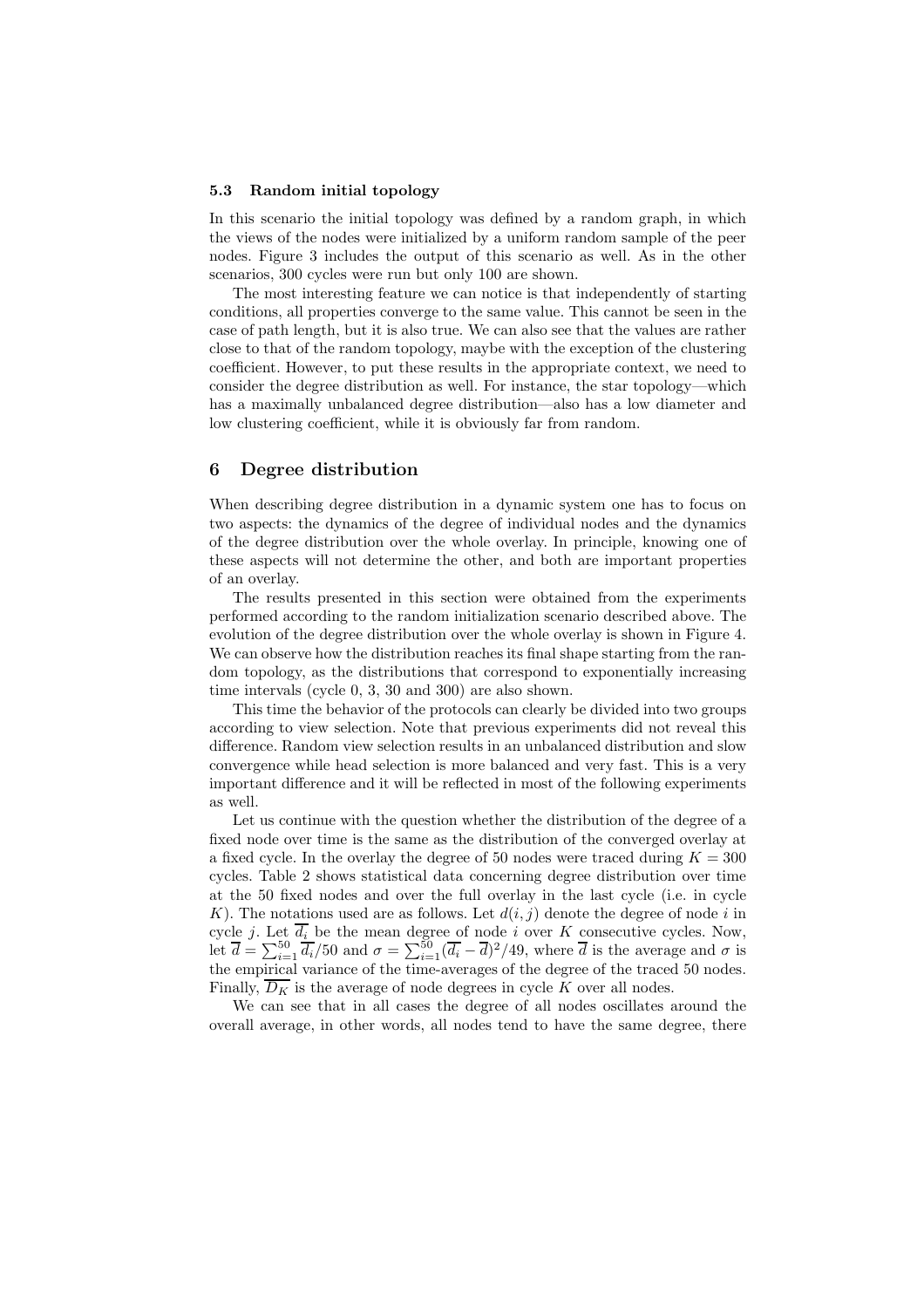

(a) (rand, rand, push) (b) (rand, rand, push-(c) (rand, head, push) (d) (rand, head, pushpull) pull)



(e) (tail, rand, push) (f) (tail, rand, push-(g) (tail, head, push) (h) (tail, head, pushpull) pull)

Fig. 4. Degree distributions on the log-log scale, when starting from a random topology. The ranges are [30,300] for the degree axis (horizontal), and [1:1000] for the frequency axis (vertical). Note that degree is guaranteed to be at least  $30$ . The symbol  $+$  denotes the random graph (cycle 0). Empty box, empty triangle and filled circle belong to cycle 3, 30 and 300, respectively.

are no emerging higher degree nodes on the long run. On the other hand, we again observe a major distinction according to view selection. In the case of random selection the oscillation has a much higher amplitude, the network is less stable.

The last question we consider is whether the sequence of node degrees during the cycles of the protocol can be considered a random sequence drawn from the overall degree distribution. If not, then how quickly does it change, and is it perhaps periodical? To this end we present autocorrelation data of the degree timeseries of fixed nodes in Figure 5. The band indicates a 99% confidence interval assuming the data is random. The autocorrelation of the series  $d(i, 1), \ldots d(i, K)$ for a given time lag  $k$  is defined as

$$
r_k = \frac{\sum_{j=1}^{K-k} (d(i,j) - \overline{d_i})(d(i,j+k) - \overline{d_i})}{\sum_{j=1}^{K} (d(i,j) - \overline{d_i})^2},
$$

which expresses the correlation of pairs of degree values separated by  $k$  cycles.

For the correct interpretation of the figure observe that (rand,head,pushpull) can be considered practically random according to the 99% confidence band, while the time series produced by (rand,head,push) shows some weak high frequency periodic behavior. The protocols (∗,rand,∗) appear to show low frequency periodic behavior with strong short-term correlation, although to confirm that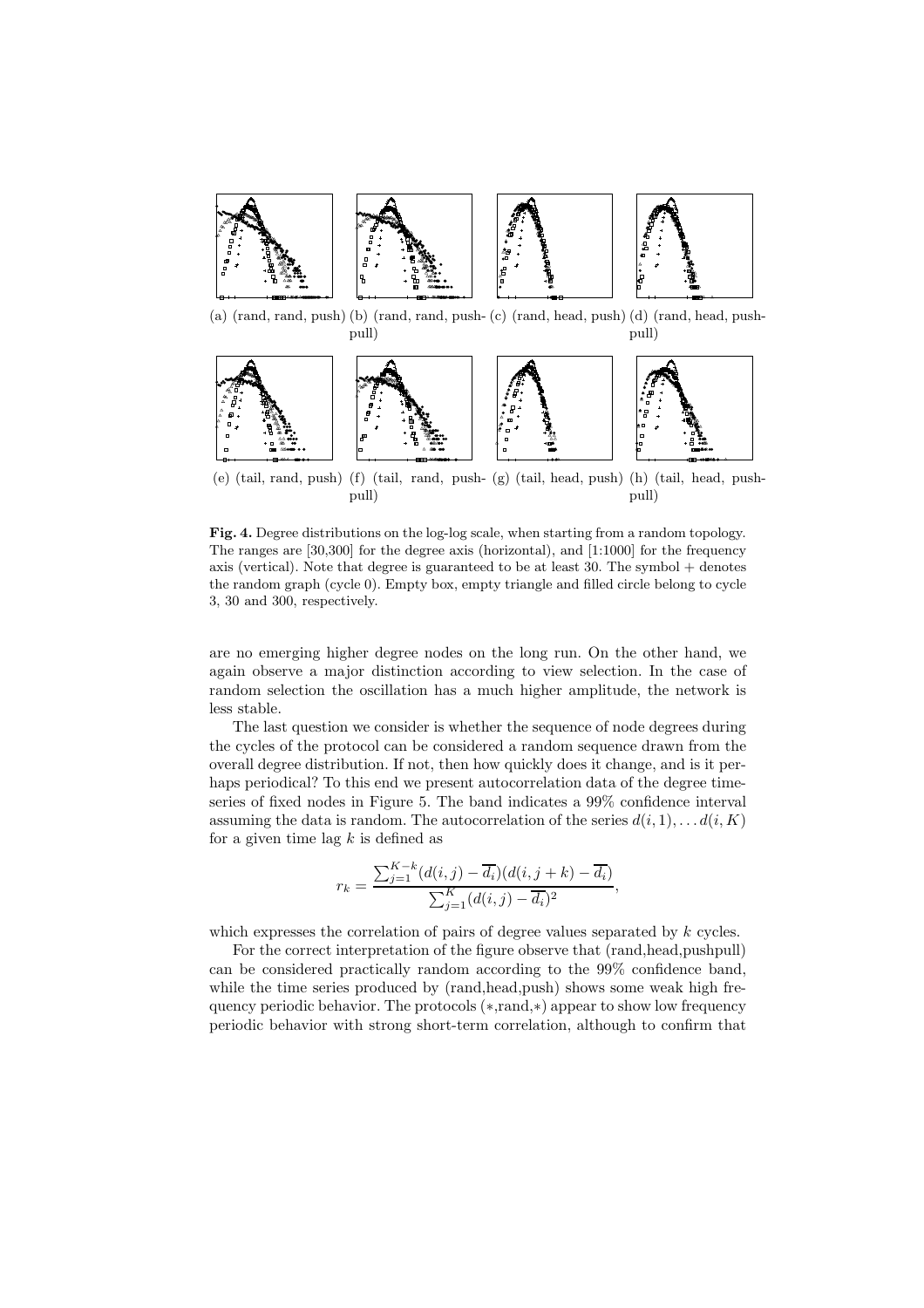| protocol               | $D_{300}$     | d                    |       |
|------------------------|---------------|----------------------|-------|
| (rand, head, push)     | 52.623 52.703 |                      | 1.394 |
| (tail, head, push)     |               | 54.785 55.519        | 2.690 |
| (rand, head, pushpull) | 52.717 52.933 |                      | 1.756 |
| (tail, head, pushpull) | 53.916 53.888 |                      | 2.176 |
| (rand, rand, push)     |               | 58.404 60.804 19.062 |       |
| (tail, rand, push)     |               | 58.844 58.746 17.287 |       |
| (rand,rand,pushpull)   |               | 59.569 61.306 13.886 |       |
| (tail,rand,pushpull)   |               | 59.666 58.616        | 9.756 |

Table 2. Statistics describing the dynamics of the degree of individual nodes.



Fig. 5. Autocorrelation of the degree of a fixed random node as a function of time lag, measured in cycles, computed from a 300 cycle sample. Protocols (tail,∗,∗) are omitted for clarity.

further experiments are necessary. This means that apart from having a higher oscillation amplitude, random view selection also results in a much slower oscillation.

# 7 Self-healing capacity

As in the case of the degree distribution, the response of the protocols to a massive failure has a static and a dynamic aspect. In the static setting we are interested in the self-healing capacity of the converged overlays to a (potentially massive) node failure, as a function of the number of failing nodes. Removing a large number of nodes will inevitably cause some serious structural changes in the overlay even if it otherwise remains "usable," that is, at least connected. In the dynamic case we would like to learn if and how the protocols can repair the overlay after a severe damage.

The effect of a massive node failure on connectivity is shown in Figure 6. In this setting the overlay in cycle 300 of the random initialization scenario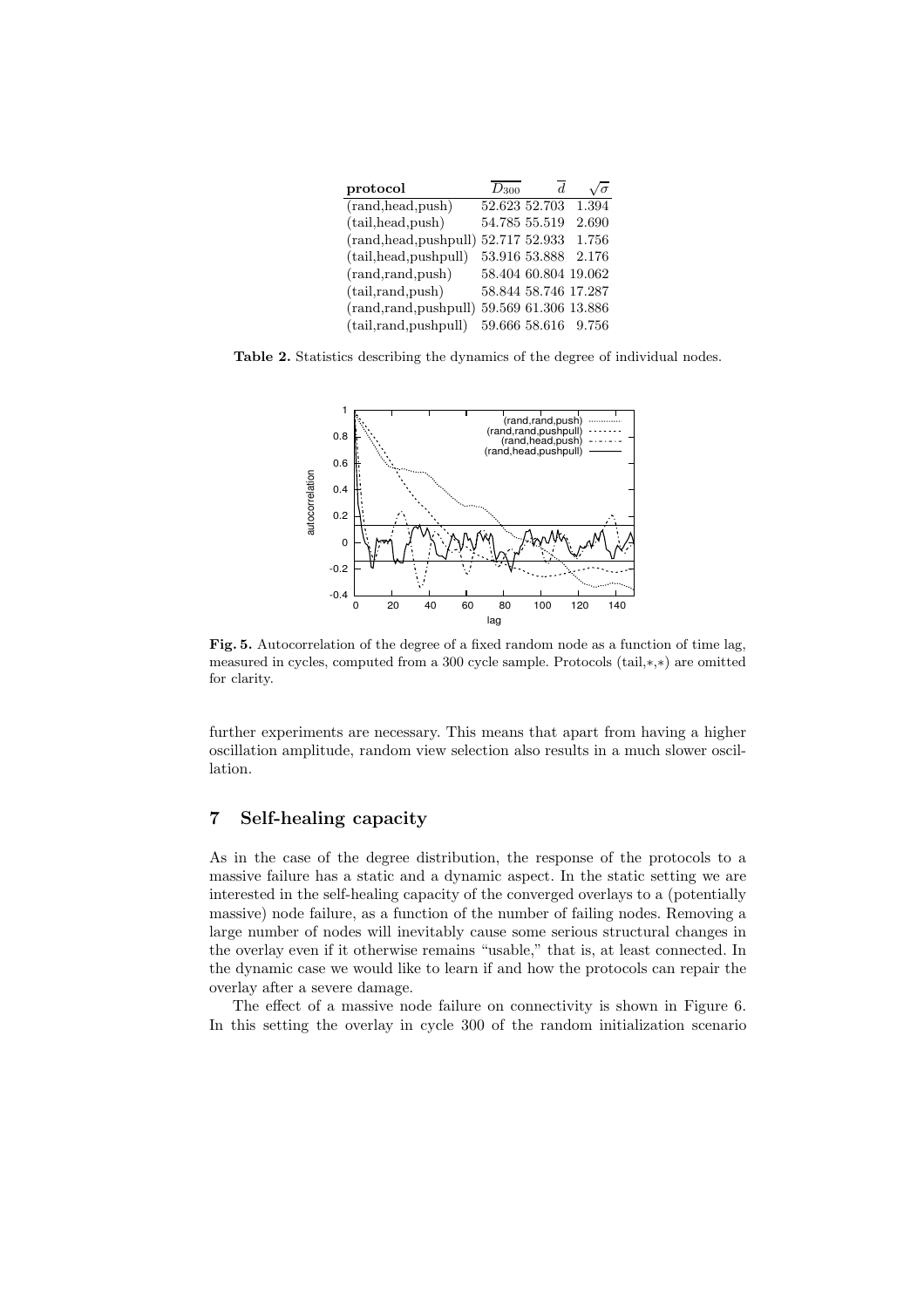

Fig. 6. The number of nodes that do not belong to the largest connected cluster. The average of 100 experiments is shown.

was used as converged topology. From this topology, random nodes were removed and the connectivity of the remaining nodes was analyzed. In all of the  $100 \times 8 = 800$  experiments performed we did not observe partitioning until removing 69% of the nodes. The figure depicts the number of the nodes outside the largest connected cluster. We observe consistent partitioning behavior over all protocol instances: even when partitioning occurs, most of the nodes form a single large connected cluster. Note that this phenomenon is well known for traditional random graphs [21].

In the dynamic scenario we made 50% of the nodes fail in cycle 300 of the random initialization scenario and we then continued running the protocols on the damaged overlay. The damage is expressed by the fact that, on average, half of the view of each node consists of descriptors that belong to nodes that are no longer in the network. We will call these descriptors dead links. Figure 7 shows how fast the protocols repair the overlay, that is, remove dead links. Based on the static node failure experiment it was expected that the remaining 50% of the overlay is not partitioned and indeed, we did not observe partitioning with any of the protocols.

# 8 Discussion

In our analysis of the output of the experiments presented above we first concentrate of the two main questions we posed: convergence and randomness. Then we move on to discuss the effects of the design choices in the three dimensions of the protocol space: peer selection, view selection, and symmetry of communication.

Convergence Figures  $2(a)$ ,  $3(c)$  and  $3(d)$  illustrate especially well that the protocols converge to the same clustering coefficient from extremely different starting conditions. Although it is somewhat less evident due to the different scales of the plots in Figure 3, average path length and average degree converge just as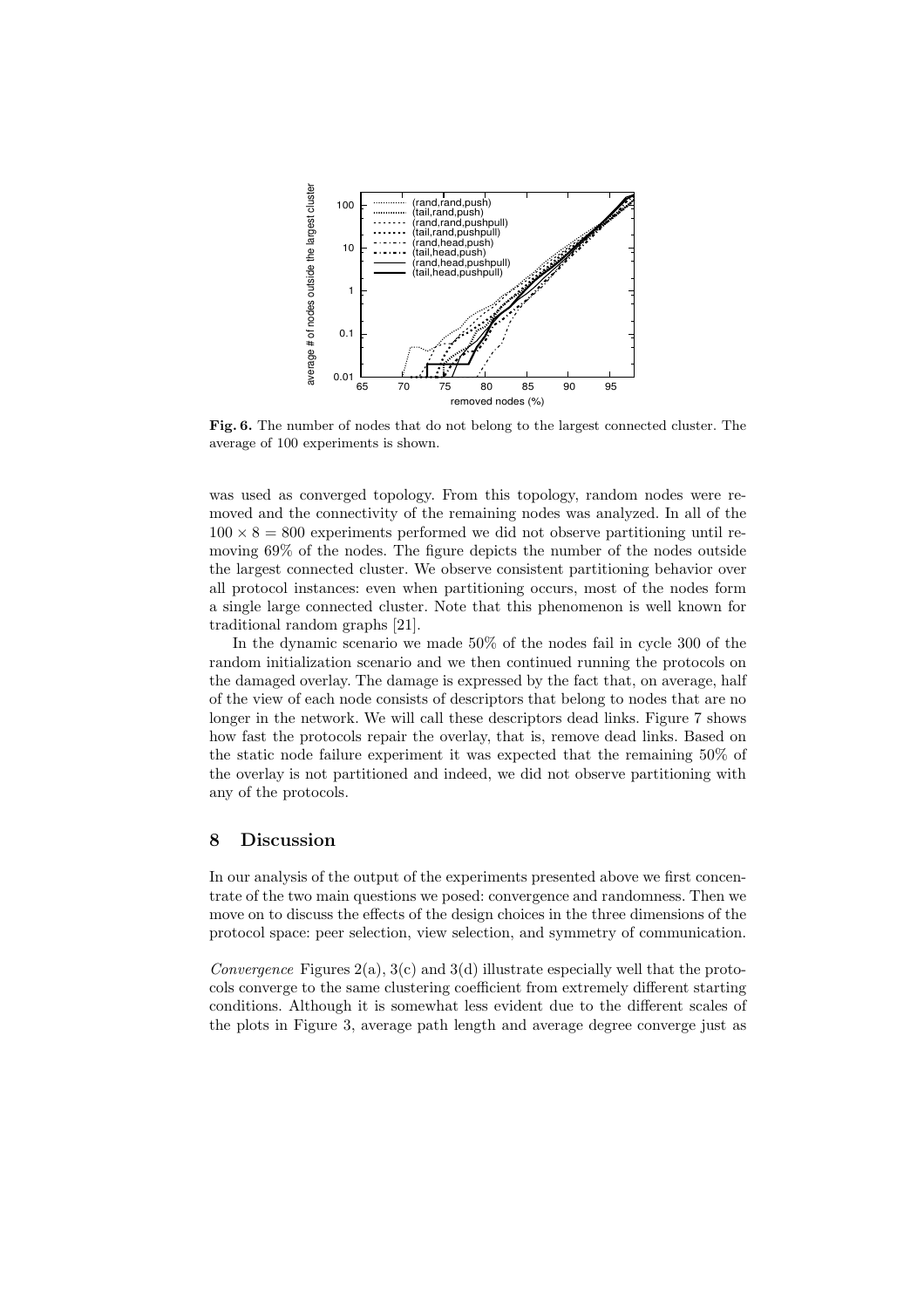

Fig. 7. The evolution of the number of dead links in the overlay following the failure of 50% of the nodes in cycle 300. The (∗,head,pushpull) protocols fully overlap. Note the different scales of the two plots.

well. Note that the (∗,∗,push) protocols are unstable and converge very slowly in the growing overlay scenario. We will return to this issue below.

Also note that in the case of the lattice initialization scenario the initial diameter is very large but even in that case we observe rapid convergence to the desirable low diameter topology (Figure 3(a)).

Randomness Let us compare the overlays with random graphs in which the view is filled with uniform random samples of the other nodes. The behavior of the protocols we examined shows a rather colorful picture with respect to different graph properties.

In the case of average path length, clustering coefficient and average degree it is clear that protocols (∗,rand,pushpull) give us the closest approximation of the random topology, with the tail peer selection being slightly more random (see Figure 3). However, when looking at other aspects, we see a rather different picture. Degree distribution protocols (rand,head,∗) are the closest to random distribution while protocols (∗,rand,∗) are rather far from it (see Figure 4).

In all cases, we can observe that the clustering coefficient is significantly larger than that of the random graph and at the same time the average path length is almost as small. This adds all our overlay topologies to the long list of complex networks observable in nature, biology, sociology, and computer science that have a so-called "small-world" topology [1].

View selection The view selection algorithms are significantly different. Head view selection results in a more random degree distribution than the others, and it results in much less autocorrelation of the degree of a fixed node over time (Figures 4 and 5 and Table 2). These properties make the overlays using head view selection much less vulnerable to directed attacks targeting large-degree nodes because there are no nodes with very large degree and the degree of a node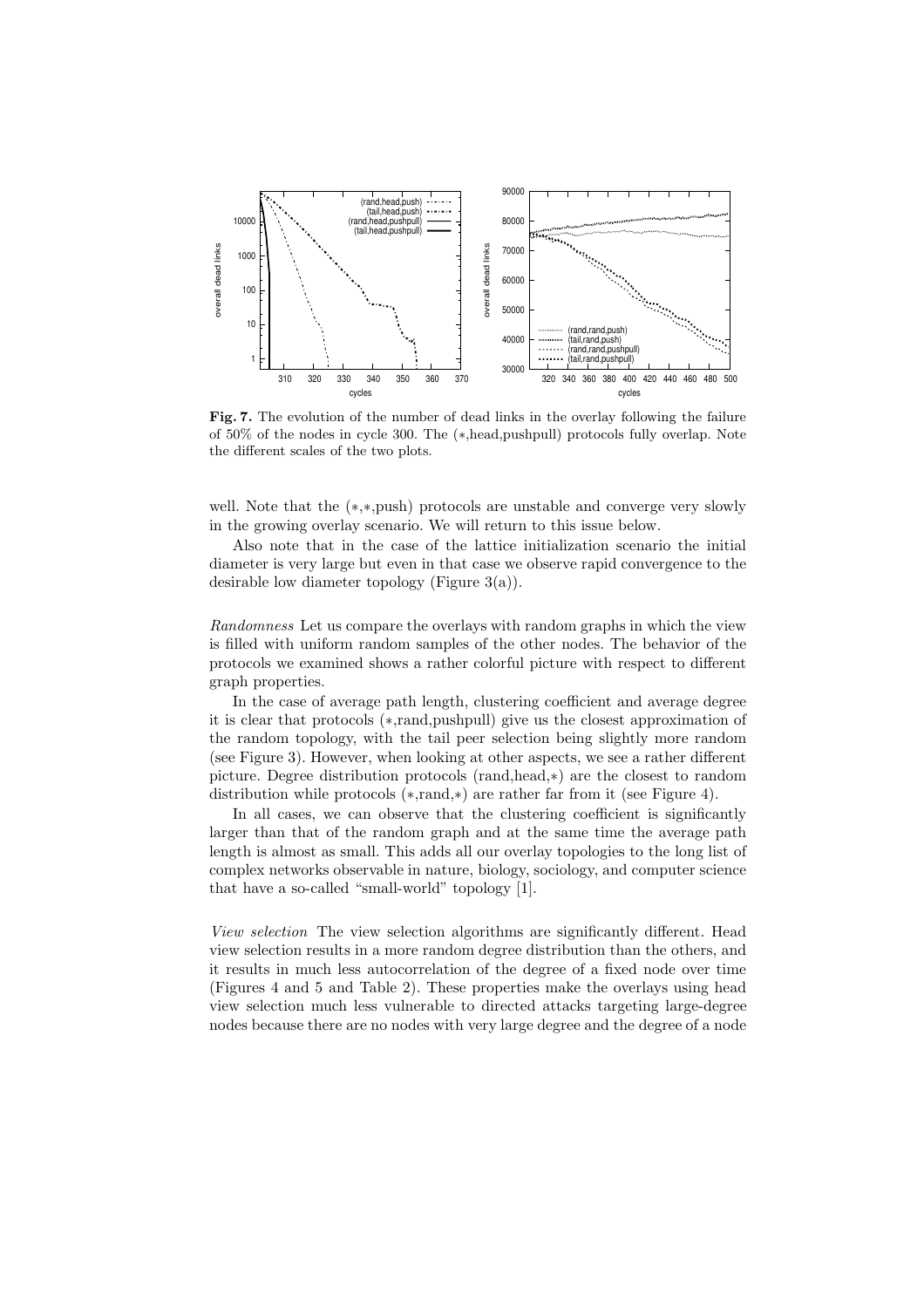changes very quickly anyway. This also means that there are no communication hot-spots in those overlays, which could result in scalability problems.

Also, head view selection repairs the overlay exponentially fast whereas random view selection can at best achieve linear speed, which can hardly be considered scalable (Figure 7). The only scenario when head view selection is not desirable is temporary network partitioning. In that case, with head view selection all partitions will forget about each other very quickly and so quick self-repair becomes a disadvantage. In practical applications the slow and quick self-healing mechanisms should be combined.

Symmetry of communication The symmetry of communication is also an important design choice. In particular, push has severe problems dealing with "bottleneck" topologies, like the star-like topology implicitly defined by the growing overlay scenario. In that case, some protocols using the push communication model were not even stable enough with respect to connectivity to participate in the experiments (Table 1), and even those that were included showed very slow convergence. The reason is that nodes that join the network in the growing scenario can get information only if the contact node pushes it to them which is very unlikely to happen because the contact node communicates only once in each cycle, just like the other nodes.

It appears that this parameter plays a more prominent role in characterizing the overall behavior of the various protocols. In general, the performance of push-pull is clearly superior compared to push-only approaches.

Peer selection In the case of peer selection we cannot observe drastic differences. In general, applying the tail selection algorithm results in slightly more randomness and slightly slower convergence at the same time. The only scenario in which opting for tail selection results in clear performance degradation is self-healing (Figure 7). In that case, (tail,head,push) converges significantly slower than (rand,head,push), although both converge still very quickly. Also, (tail,rand,push) slowly increases the amount of dead links which is especially undesirable.

# 9 Related work

Complex networks The assumption of uniform randomness has only fairly recently become subject to discussion when considering large complex networks such as the hyperlinked structure of the WWW, or the complex topology of the Internet. Like social and biological networks, the structures of the WWW and the Internet both follow the quite unbalanced power-law degree distribution, which deviates strongly from that of traditional random graphs. These new insights pose several interesting theoretical and practical problems [3]. Several dynamic complex networks have also been studied and models have been suggested for explaining phenomena related to what we have described in the present paper [7]. This related work suggests an interesting line of future theoretical research seeking to explain our experimental results in a rigorous manner.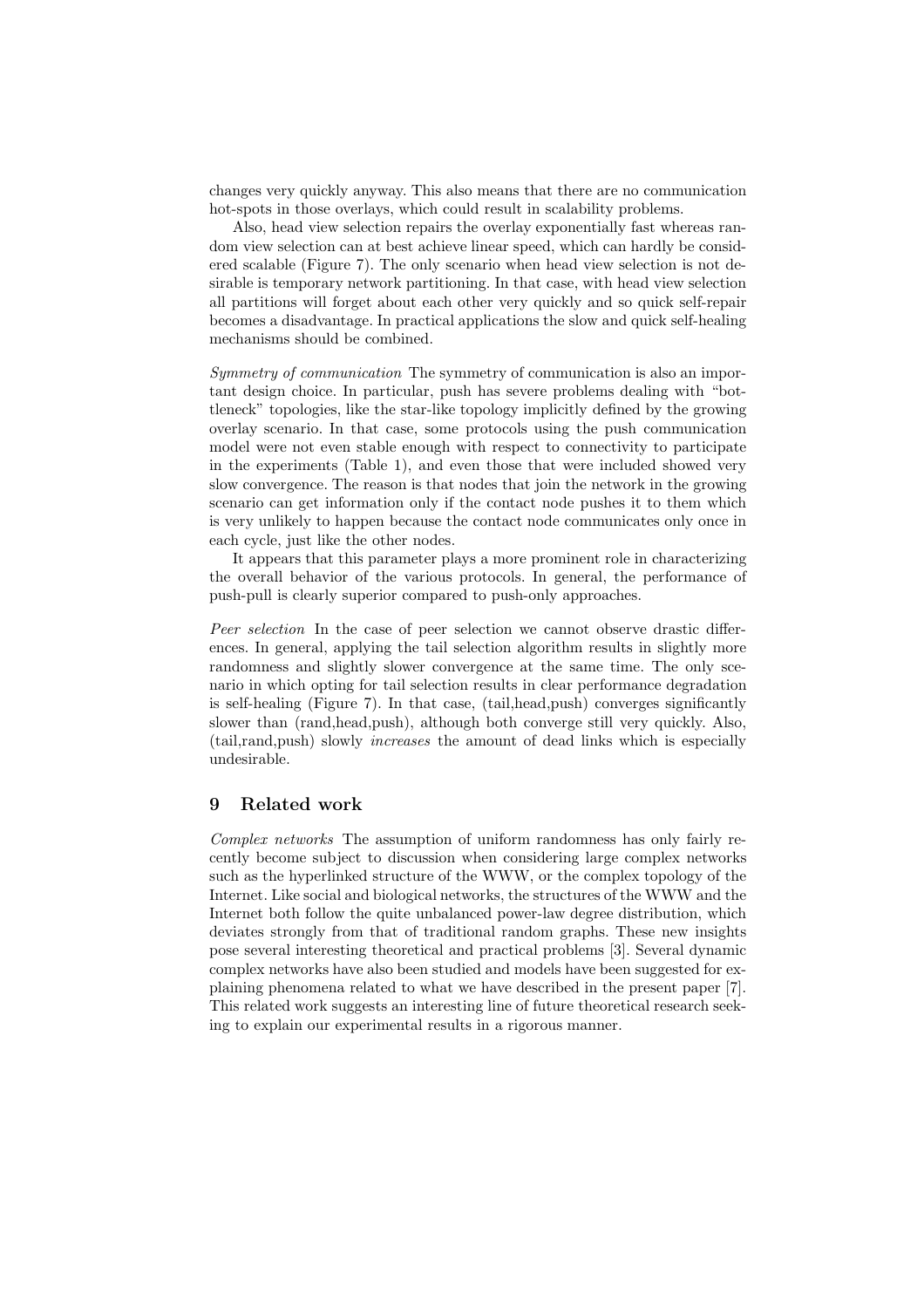Unstructured overlays There are a number of protocols that are not covered by our generic scheme but that are potentially useful for implementing peer sampling. An example is the Scamp protocol [10]. While this protocol is reactive and so less dynamic, an explicit attempt is made towards the construction of a (static) random graph topology. Randomness has been evaluated in the context of information dissemination, and it appears that reliability properties come close to what one would see in random graphs. Some other protocols have also been proposed to achieve randomness [18, 22], although not having the specific requirements of the peer sampling service in mind.

Structured overlays A structured overlay [26, 25, 27] is by definition not dynamic so to utilize it for implementing the peer sampling service random walks or other additional techniques have to be applied. It is unclear whether a competitive implementation can be given considering also the cost of maintaining the respective overlay structure. Structured overlays have also been considered as a basic middleware service to applications [5]. Another issue in common with our own work is that graph theoretic approaches have been developed for further analysis [19]. Astrolabe [28] needs also be mentioned as a hierarchical (and therefore structured) overlay which although applies (non-uniform) gossip to increase robustness and to achieve self-healing properties, does not even attempt to implement or apply a uniform peer sampling service. It was designed to support hierarchical information dissemination.

# 10 Concluding remarks

In this paper we have identified peer sampling as an abstract middleware service. We have shown that dynamic gossip-based unstructured overlays are a natural candidate for implementing this service due to their reliability and scalability. Whereas there has been a lot of work in analyzing the behavior of structured overlay networks, this is the first attempt to analyze the behavior of a class of unstructured overlays, which so far have been simply assumed uniform random.

The main conclusion of our experiments is that the gossip-based constructions of overlays through partial views leads to many different topologies, none of which actually resembles traditional random graphs. Instead all these constructions belong to the family of small-world graphs characterized by small diameter and large clustering. Besides, many of the implementations result in highly unbalanced degree distribution. This observation indicates that gossip-based peer sampling implementations have strong links to the field of complex networks and self-organizing systems, and more generally to statistical physics, a fact which has been largely overlooked so far. This links give hope for the possibility of the adaptation of the well established theoretical results of dynamic complex networks [7].

When considering the stable properties of various protocols, that is, which emerge from convergent behavior, it also becomes clear that different parameter settings lead to very different properties, which can be exploited according to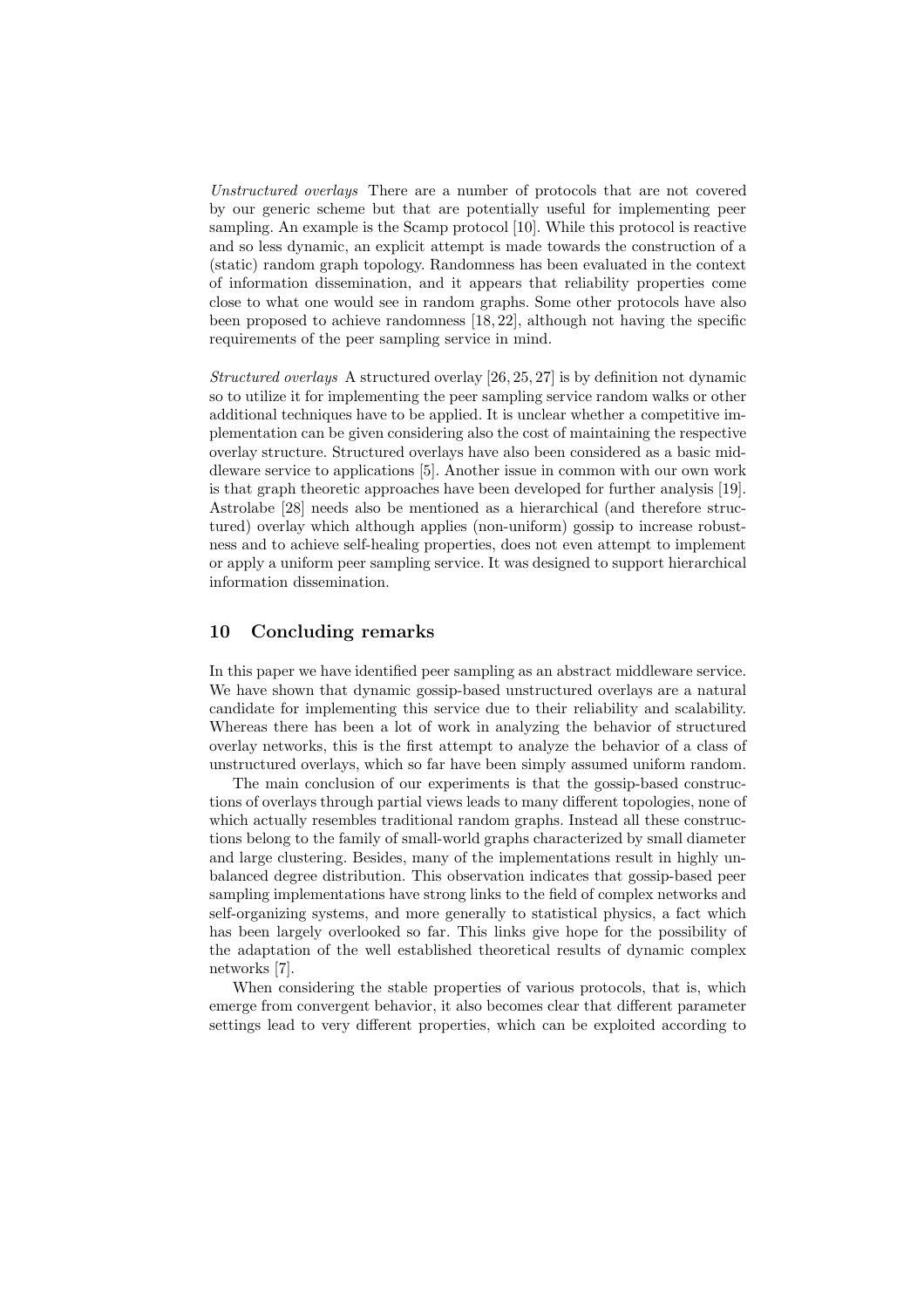the needs of the targeted application. For example, a strong self-healing topology may not be appropriate in the presence of temporary network partitions. In many cases, combining different settings will be necessary. Such a combination can, for instance, be achieved by introducing a second view for gossiping membership information and running more protocols concurrently.

# References

- 1. R. Albert and A.-L. Barab´asi. Statistical mechanics of complex networks. *Reviews of Modern Physics*, 74(1):47–97, January 2002.
- 2. R. Albert, H. Jeong, and A.-L. Barabási. Error and attack tolerance of complex networks. *Nature*, 406:378–382, 2000.
- 3. A.-L. Barab´asi. *Linked: the new science of networks*. Perseus, Cambridge, Mass., 2002.
- 4. K. P. Birman, M. Hayden, O. Ozkasap, Z. Xiao, M. Budiu, and Y. Minsky. Bimodal multicast. *ACM Transactions on Computer Systems*, 17(2):41–88, May 1999.
- 5. F. Dabek, B. Zhao, P. Druschel, J. Kubiatowicz, and I. Stoica. Towards a common API for structured peer-to-peer overlays. In *Proc. of the 2nd International Workshop on Peer-to-Peer Systems (IPTPS'03)*, Berkeley, CA, USA, February 2003.
- 6. A. Demers, D. Greene, C. Hauser, W. Irish, J. Larson, S. Shenker, H. Sturgis, D. Swinehart, and D. Terry. Epidemic algorithms for replicated database management. In *Proc. of the 6th Annual ACM Symposium on Principles of Distributed Computing (PODC'87)*, pages 1–12, Vancouver, August 1987. ACM.
- 7. S. N. Dorogovtsev and J. F. F. Mendes. Evolution of networks. *Advances in Physics*, 51:1079–1187, 2002.
- 8. P. T. Eugster, R. Guerraoui, S. B. Handurukande, A.-M. Kermarrec, and P. Kouznetsov. Lightweight probabilistic broadcast. *ACM Transactions on Computer Systems*, 21(4):341–374, 2003.
- 9. P. T. Eugster, R. Guerraoui, A.-M. Kermarrec, and L. Massoulié. Epidemic information dissemination in distributed systems. *IEEE Computer*, 37(5):60–67, May 2004.
- 10. A. J. Ganesh, A.-M. Kermarrec, and L. Massoulié. Peer-to-peer membership management for gossip-based protocols. *IEEE Transactions on Computers*, 52(2), February 2003.
- 11. I. Gupta, K. P. Birman, and R. van Renesse. Fighting fire with fire: using randomized gossip to combat stochastic scalability limits. *Quality and Reliability Engineering International*, 18(3):165–184, 2002.
- 12. M. Jelasity, W. Kowalczyk, and M. van Steen. Newscast computing. Technical Report IR-CS-006, Vrije Universiteit Amsterdam, Department of Computer Science, Amsterdam, The Netherlands, November 2003.
- 13. M. Jelasity, W. Kowalczyk, and M. van Steen. An approach to massively distributed aggregate computing on peer-to-peer networks. In *Proc. of the 12th Euromicro Conference on Parallel, Distributed and Network-Based Processing (PDP'04)*, pages 200–207, A Coruna, Spain, 2004. IEEE Computer Society.
- 14. M. Jelasity and A. Montresor. Epidemic-style proactive aggregation in large overlay networks. In *Proc. of the 24th International Conference on Distributed Computing Systems (ICDCS 2004)*, pages 102–109, Tokyo, Japan, 2004. IEEE Computer Society.